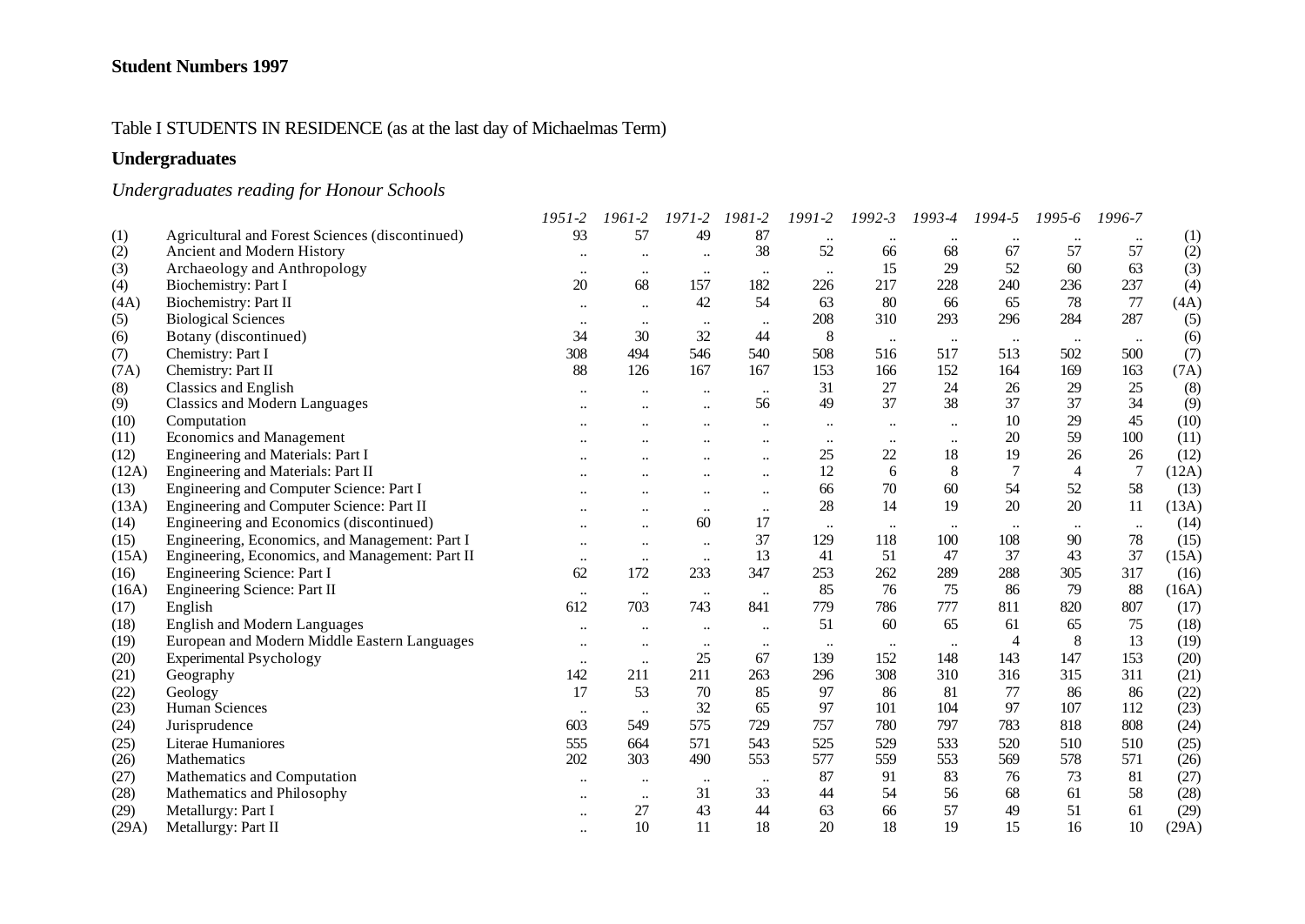|       |                                                | 1951-2           | 1961-2               | 1971-2           | 1981-2           | 1991-2 | 1992-3               | 1993-4    | 1994-5    | 1995-6           | 1996-7    |       |
|-------|------------------------------------------------|------------------|----------------------|------------------|------------------|--------|----------------------|-----------|-----------|------------------|-----------|-------|
| (30)  | Metallurgy, Economics, and Management: Part I  | $\ddotsc$        | $\ddot{\phantom{0}}$ | $\ddotsc$        | 8                | 9      | 9                    | 6         | 13        | 9                | 6         | (30)  |
| (30A) | Metallurgy, Economics, and Management: Part II | $\ddotsc$        | $\ddotsc$            | $\ddotsc$        |                  |        |                      | 4         |           |                  | 5         | (30A) |
| (31)  | Modern History                                 | 1,037            | 1,016                | 826              | 894              | 902    | 897                  | 892       | 861       | 871              | 851       | (31)  |
| (32)  | Modern History and Economics                   | $\bullet\bullet$ | $\ddotsc$            | 75               | 76               | 29     | 24                   | 17        | 21        | 19               | 31        | (32)  |
| (33)  | Modern History and English                     | $\bullet\bullet$ | $\bullet\bullet$     | $\bullet\bullet$ | $\ddotsc$        | 18     | 30                   | 33        | 34        | 35               | 38        | (33)  |
| (34)  | Modern History and Modern Languages            | $\ddotsc$        | $\ddotsc$            | 81               | 61               | 59     | 54                   | 50        | 70        | 88               | 68        | (34)  |
| (35)  | Modern Languages                               | 672              | 711                  | 679              | 722              | 645    | 623                  | 629       | 622       | 601              | 588       | (35)  |
| (36)  | Music                                          | 42               | 64                   | 84               | 137              | 154    | 154                  | 153       | 156       | 162              | 163       | (36)  |
| (37)  | <b>Oriental Studies</b>                        | 14               | 61                   | 89               | 76               | 132    | 138                  | 131       | 143       | 153              | 157       | (37)  |
| (38)  | Philosophy and Modern Languages                | $\cdot \cdot$    | $\ddotsc$            | $\ddotsc$        | 49               | 63     | 59                   | 65        | 59        | 55               | 67        | (38)  |
| (39)  | Philosophy, Politics, and Economics            | 631              | 795                  | 753              | 845              | 918    | 899                  | 900       | 938       | 949              | 937       | (39)  |
| (40)  | Philosophy and Theology                        | $\ddotsc$        | $\cdots$             | 27               | 40               | 43     | 57                   | 63        | 76        | 81               | 81        | (40)  |
| (41)  | Physics                                        | 197              | 427                  | 489              | 532              | 502    | 501                  | 513       | 498       | 497              | 598       | (41)  |
| (42)  | Physics and Philosophy                         | $\ddotsc$        | $\cdots$             | 16               | 20               | 40     | 39                   | 47        | 52        | 47               | 42        | (42)  |
| (43)  | Physiological Sciences                         | 288              | 249                  | 377              | 310              | 338    | 334                  | 350       | 349       | 345              | 355       | (43)  |
| (44)  | Psychology, Philosophy, and Physiology         | 34               | 76                   | 179              | 110              | 125    | 114                  | 125       | 125       | 127              | 131       | (44)  |
| (45)  | Pure and Applied Biology (discontinued)        | $\ddotsc$        | $\ddotsc$            | $\ddotsc$        | $\bullet\bullet$ | 47     | $\ddotsc$            | $\ddotsc$ | $\ddotsc$ | $\bullet\bullet$ | $\ddotsc$ | (45)  |
| (46)  | Theology                                       | 143              | 192                  | 153              | 192              | 180    | 187                  | 193       | 172       | 157              | 162       | (46)  |
| (47)  | Zoology (discontinued)                         | 62               | 98                   | 125              | 173              | 49     | $\ddot{\phantom{0}}$ |           |           |                  | $\ddotsc$ | (47)  |
|       | Sub-Total                                      | 5,856            | 7,156                | 8,041            | 9,073            | 9,725  | 9,767                | 9,785     | 9,892     | 10,017           | 10,146    |       |

# *Other Undergraduates*

|      |                                                               | 1951-2    | 1961-2           | 1971-2    | 1981-2               | 1991-2    | $1992 - 3$ | 1993-4           | 1994-5    |           | 1995-6 1996-7 |      |
|------|---------------------------------------------------------------|-----------|------------------|-----------|----------------------|-----------|------------|------------------|-----------|-----------|---------------|------|
| (48) | Clinical Medical Students reading for the Oxford<br>BM, B.Ch. | 83        | 62               | 147       | 247                  | 293       | 289        | 297              | 295       | 307       | 310           | (48) |
| (49) | Clinical Medical Students reading for the degrees of          |           |                  |           |                      |           |            |                  |           |           |               |      |
|      | other universities                                            | $\ddotsc$ | $\ddotsc$        | 21        | $\ddotsc$            | $\ddotsc$ | $\ddotsc$  | $\bullet\bullet$ |           | $\ddotsc$ | $\ddotsc$     | (49) |
| (50) | <b>Bachelor of Fine Art</b>                                   | $\ddotsc$ | $\ddotsc$        | $\ddotsc$ | 57                   | 55        | 58         | 57               | 57        | 61        | 68            | (50) |
| (51) | <b>Bachelor of Theology</b>                                   | $\ddotsc$ | $\ddotsc$        | $\cdot$   | $\ddot{\phantom{0}}$ |           | $\ddotsc$  | $\ddotsc$        | $\ddotsc$ | 99        | 90            | (51) |
| (52) | Certificate in Fine Art (discontinued)                        |           | $\ddotsc$        | 66        | $\ddotsc$            | $\ddotsc$ | $\ddotsc$  | $\ddotsc$        |           | $\ddotsc$ | $\ddotsc$     | (52) |
| (53) | Pass Degrees                                                  | 32        | 38               | 8         | 3                    | $\ddotsc$ |            | $\bullet\bullet$ |           | $\ddotsc$ | $\ddotsc$     | (53) |
| (54) | Special Diploma in Social Studies                             | $\ddotsc$ | $\cdots$         | 18        |                      | 14        | 29         | 25               | 17        | 18        | 14            | (54) |
| (55) | Special Diploma in Social Administration                      | $\ddotsc$ | $\bullet\bullet$ | $\ddotsc$ |                      |           |            | $\ddotsc$        |           |           |               | (55) |
| (56) | Diploma in Legal Studies                                      | $\ddotsc$ | $\ddotsc$        | $\ddotsc$ | $\ddot{\phantom{0}}$ |           |            |                  | 8         | 10        | 10            | (56) |
| (57) | Foreign Service Course                                        | 63        | 55               | 14        | 26                   | 30        | 30         | 32               | 30        | 34        | 34            | (57) |
| (58) | Hong Kong Probationary Administrators (discontinued)          | $\ddotsc$ | $\ddotsc$        | $\ddotsc$ | 14                   | 14        | 10         | 11               | 11        |           | $\ddotsc$     | (58) |
| (59) | No Oxford qualification                                       | $\ddotsc$ | $\ddotsc$        | $\ddotsc$ |                      | 43        | 74         | 97               | 75        | 76        | $76*$         | (59) |
| (60) | <b>Visiting Students</b>                                      |           |                  |           |                      | 149       | 159        | 157              | 142       | 192       | $265\dagger$  | (60) |
|      | Sub-Total                                                     | 178       | 155              | 274       | 363                  | 601       | 656        | 677              | 640       | 806       | 869           |      |
|      | <b>Total Undergraduates</b>                                   | 6,034     | 7,311            | 8,315     | 9,436                | 10,326    | 10,423     | 10,462           | 10,532    | 10,823    | 11,015        |      |
|      |                                                               |           |                  |           |                      |           |            |                  |           |           |               |      |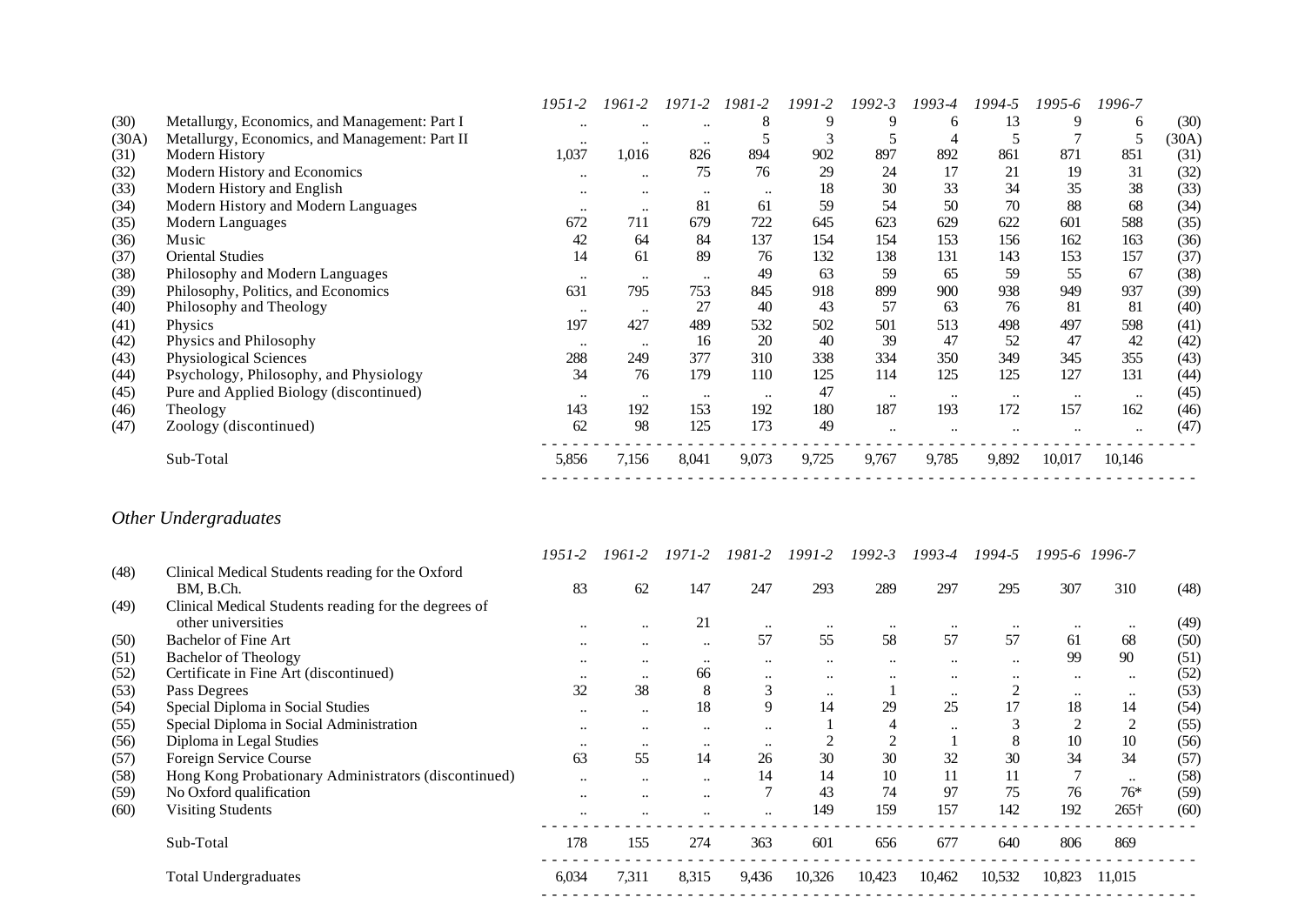#### Table I (*continued*)

#### **Postgraduates** (for detailed distribution by subject in 1996-7, see Table III)

|      |                                                                                                                                                                 | $1951 - 2$ | 1961-2    | 1971-2 | 1981-2 | 1991-2    | 1992-3               | 1993-4 | 1994-5    | 1995-6    | 1996-7    |      |
|------|-----------------------------------------------------------------------------------------------------------------------------------------------------------------|------------|-----------|--------|--------|-----------|----------------------|--------|-----------|-----------|-----------|------|
| (61) | <b>Higher Degrees</b>                                                                                                                                           | 784        | 1,143     | 2,346  | 2,634  | 3,687     | 3.913                | 4,042  | 4,203     | 4,193     | 4,397     | (61) |
| (62) | <b>Diplomas</b>                                                                                                                                                 | 61         | 129       | 169    | 61     | 65        | 39                   | 28     | 30        | 56        | 60        | (62) |
| (63) | Certificate in Education                                                                                                                                        | 166        | 196       | 271    | 160    | 204       | 200                  | 197    | 182       | 161       | 163       | (63) |
| (64) | <b>Recognised Students</b>                                                                                                                                      | $\ddotsc$  | $\ddotsc$ | 19     | 13     | 6         | 19                   | 9      | 10        | 3         | 6         | (64) |
| (65) | No Degree or Diploma                                                                                                                                            | 48         | 23        | 55     | 9      | $\ddotsc$ | $\ddot{\phantom{0}}$ |        | $\ddotsc$ | $\ddotsc$ | $\ddotsc$ | (65) |
|      | <b>Total Postgraduates</b>                                                                                                                                      | 1,059      | 1,491     | 2,860  | 2,877  | 3,962     | 4,171                | 4,276  | 4,425     | 4,413     | 4,626     |      |
|      | <b>Grand Total</b>                                                                                                                                              | 7,093      | 8,802     | 11.175 | 12,313 | 14.288    | 14,594               | 14,738 | 14,957    | 15,236    | 15,641    |      |
|      | Pre-clinical medical students <i>included</i> under Undergraduates<br>reading for Honour Schools, above. (Numbers for 1961-2 and<br>earlier are not available.) | $\ddotsc$  | $\ddotsc$ | 294    | 293    | 303       | 294                  | 304    | 305       | 298       | 3021      |      |

*Note: non-resident students*. In addition there are 458 non-resident undergraduates: of these 313 are linguists, most of whom are spending a year abroad. There are 602 non-resident postgraduates working for their degrees and 532 postgraduates suspended or whose theses are being examined (of these 309 are in Arts, 223 in Science).

In past years matriculated students not following any specific Oxford course have been classified as either undergraduate (No Oxford Qualification) or postgraduate (No Degree or Diploma). It is thought that this approximate distinction is no longer appropriate and all such students are now classified as undergraduates in these tables.

Candidates for the Bachelor of Theology (except those at Westminster College) are included from 1995-6. They were excluded from mainstream student numbers prior to that date.

\* 52 in Arts and Social Studies, 24 in Science. 42 are Erasmus students.

† 235 in Arts and Social Studies, 30 in Science.

‡ 301 in Physiological Sciences, 1 in PPP.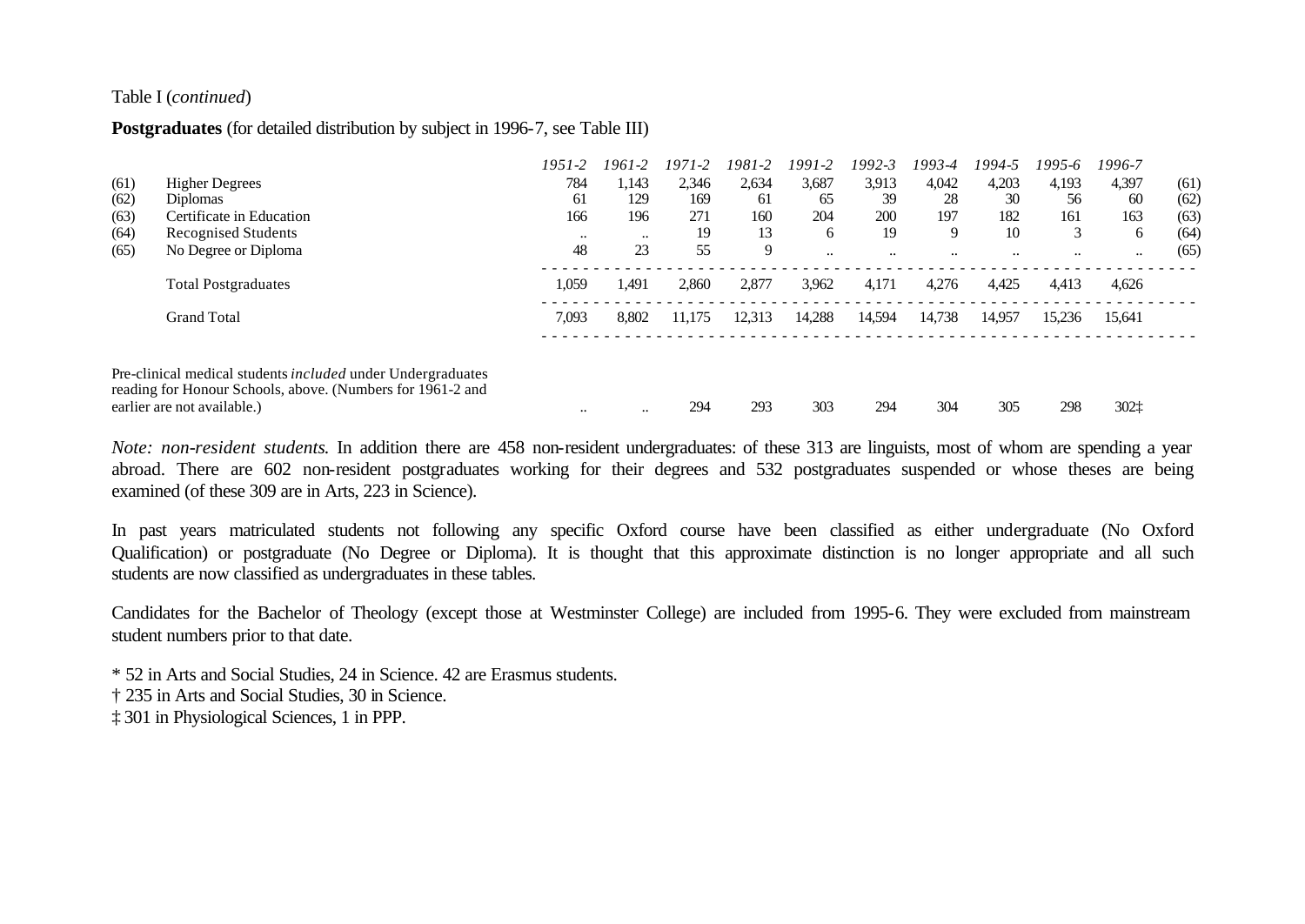# Table IIa DIVISION BETWEEN UNDERGRADUATES AND POSTGRADUATES, ARTS AND SCIENCE *All Students*

|                 |         |        |            | <b>Students in Residence</b> |        |        |        | <b>Students</b><br><i>out of</i><br>Residence | Total<br>all<br><b>Students</b> |
|-----------------|---------|--------|------------|------------------------------|--------|--------|--------|-----------------------------------------------|---------------------------------|
|                 |         | 1991-2 | $1992 - 3$ | 1993-4                       | 1994-5 | 1995-6 | 1996-7 | 1996-7                                        | 1996-7                          |
| Undergraduates: | Arts    | 5,938  | 6.043      | 6,083                        | 6,151  | 6.405  | 6,491  | 424                                           | 6,915                           |
|                 | Science | 4,388  | 4,380      | 4,379                        | 4,381  | 4,418  | 4,524  | 34                                            | 4,558                           |
|                 | Total   | 10,326 | 10.423     | 10,462                       | 10,532 | 10,823 | 11,015 | 458                                           | 11,473                          |
| Postgraduates:  | Arts    | 2,241  | 2.397      | 2,466                        | 2,546  | 2,532  | 2,727  | 778                                           | 3,505                           |
|                 | Science | 1,721  | 1.774      | 1,810                        | 1.879  | 1,881  | 1,899  | 356                                           | 2,255                           |
|                 | Total   | 3,962  | 4,171      | 4,276                        | 4,425  | 4,413  | 4,626  | 1,134                                         | 5,760                           |
| Total:          | Arts    | 8,179  | 8,440      | 8,549                        | 8,697  | 8,937  | 9,218  | 1,202                                         | 10,420                          |
|                 | Science | 6,109  | 6,154      | 6,189                        | 6,260  | 6,299  | 6,423  | 390                                           | 6,813                           |
|                 | Total   | 14,288 | 14.594     | 14,738                       | 14,957 | 15,236 | 15,641 | 1,592                                         | 17,233                          |

#### *Home and Other EC Countries*

|                 |         |            |            |                              |        |        |        | <i>Students</i><br>out of | Total<br>all    |
|-----------------|---------|------------|------------|------------------------------|--------|--------|--------|---------------------------|-----------------|
|                 |         |            |            | <b>Students in Residence</b> |        |        |        | Residence                 | <i>Students</i> |
|                 |         | $1991 - 2$ | $1992 - 3$ | 1993-4                       | 1994-5 | 1995-6 | 1996-7 | 1996-7                    | 1996-7          |
| Undergraduates: | Arts    | 5,493      | 5,593      | 5,619                        | 5,684  | 5,853  | 5,840  | 413                       | 6,253           |
|                 | Science | 4,178      | 4,181      | 4,161                        | 4,150  | 4,126  | 4,243  | 33                        | 4,276           |
|                 | Total   | 9,671      | 9,774      | 9,780                        | 9,834  | 9,979  | 10,083 | 446                       | 10,529          |
| Postgraduates:  | Arts    | 1,369      | 1,464      | 1,516                        | 1,606  | 1,621  | 1,687  | 436                       | 2,123           |
|                 | Science | 1,267      | 1,314      | 1,344                        | 1,416  | 1,422  | 1,434  | 270                       | 1,704           |
|                 | Total   | 2,636      | 2,778      | 2,860                        | 3,022  | 3,043  | 3,121  | 706                       | 3,827           |
| Total:          | Arts    | 6,862      | 7,057      | 7,135                        | 7,290  | 7,474  | 7,527  | 849                       | 8,376           |
|                 | Science | 5,445      | 5,495      | 5,505                        | 5,566  | 5,548  | 5,677  | 303                       | 5,980           |
|                 | Total   | 12,307     | 12,552     | 12,640                       | 12,856 | 13,022 | 13,204 | 1,152                     | 14,356          |
|                 |         |            |            |                              |        |        |        |                           |                 |

#### *Overseas Students (excluding EC)*

|                 |         |            |            |                              |        |        |        | <b>Students</b><br><i>out of</i> | Total<br>all    |
|-----------------|---------|------------|------------|------------------------------|--------|--------|--------|----------------------------------|-----------------|
|                 |         |            |            | <b>Students in Residence</b> |        |        |        | Residence                        | <b>Students</b> |
|                 |         | $1991 - 2$ | $1992 - 3$ | 1993-4                       | 1994-5 | 1995-6 | 1996-7 | 1996-7                           | 1996-7          |
| Undergraduates: | Arts    | 445        | 450        | 464                          | 467    | 552    | 651    | 11                               | 662             |
|                 | Science | 210        | 199        | 218                          | 231    | 292    | 281    |                                  | 282             |
|                 | Total   | 655        | 649        | 682                          | 698    | 844    | 932    | 12                               | 944             |
| Postgraduates:  | Arts    | 872        | 933        | 950                          | 940    | 911    | 1,040  | 342                              | 1,382           |
|                 | Science | 454        | 460        | 466                          | 463    | 459    | 465    | 86                               | 551             |
|                 | Total   | 1,326      | 1,393      | 1,416                        | 1,403  | 1,370  | 1,505  | 428                              | 1,933           |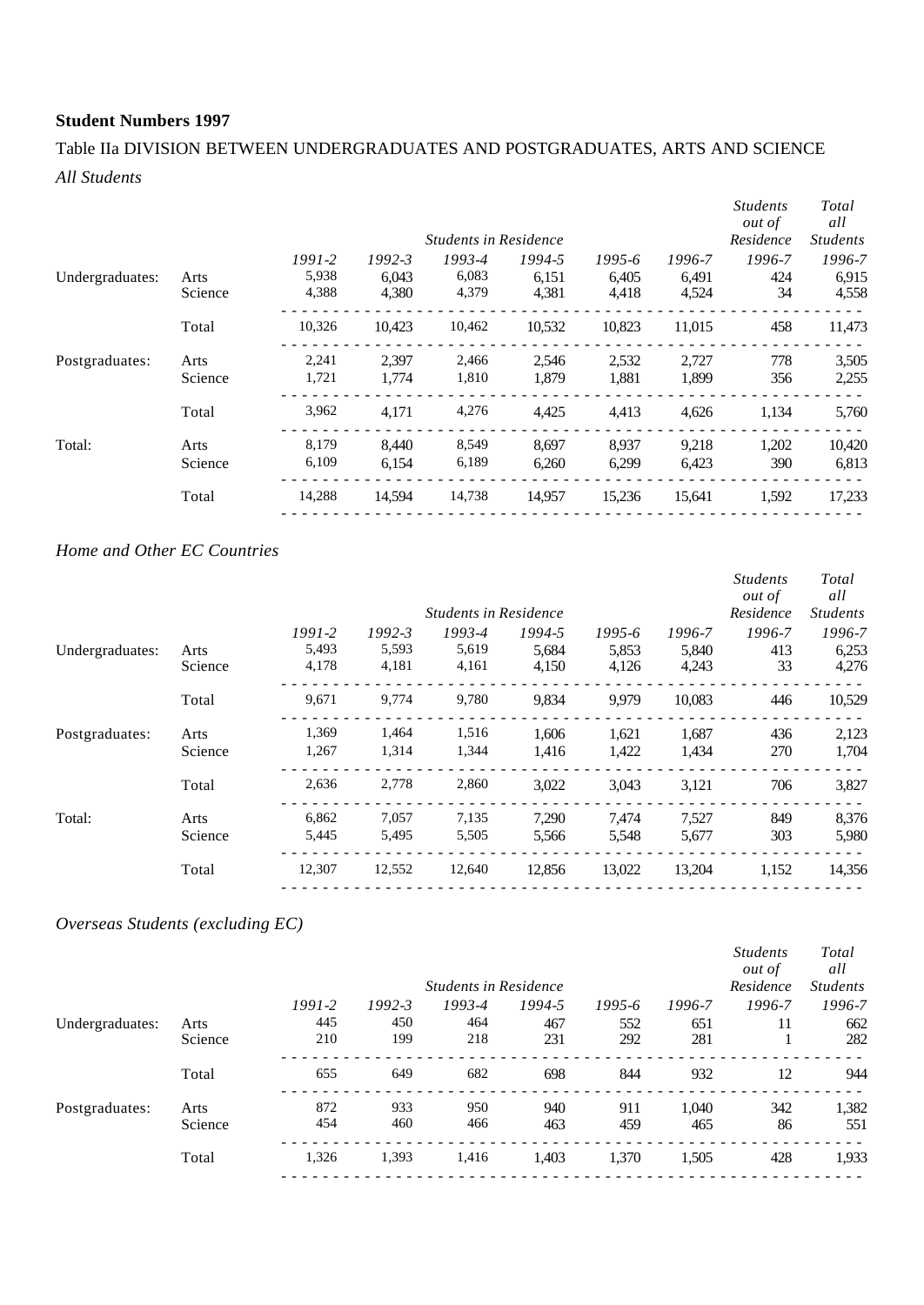# *Overseas Students (excluding EC)* (continued)

| Total | Arts  | 1.317<br>664 | 1,383<br>659 | 414<br>- 17<br>684 | 1,407<br>694 | .463<br>751 | .691<br>746 | 87  | 044<br>833    |
|-------|-------|--------------|--------------|--------------------|--------------|-------------|-------------|-----|---------------|
|       | Tota. | 1.981        | 2,042        | 2,098              | 2.101        | 2.214       | 2,437       | 440 | 877 /<br>$-1$ |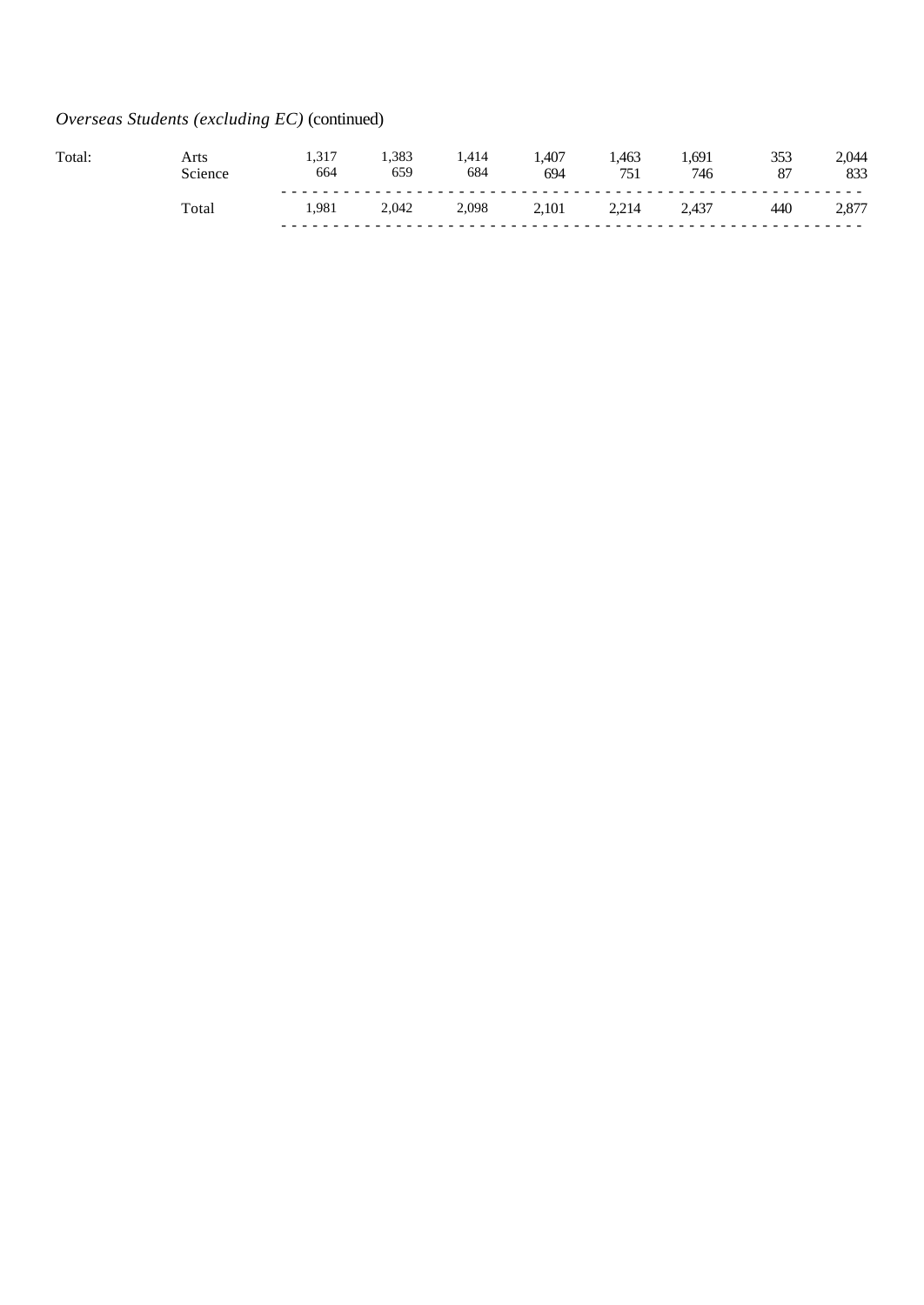#### Table IIb STUDENTS IN RESIDENCE 1996-7: DIVISION BETWEEN UNDERGRADUATES/ POSTGRADUATES, ARTS/SCIENCE, HOME/OVERSEAS, AND MEN/WOMEN

|                 |         |       | Home  |        |       | Overseas |       |       | Total |        |
|-----------------|---------|-------|-------|--------|-------|----------|-------|-------|-------|--------|
|                 |         | Men   | Women | Total  | Men   | Women    | Total | Men   | Women | Total  |
| Undergraduates: | Arts    | 2,971 | 2,587 | 5,558  | 478   | 455      | 933   | 3,449 | 3,042 | 6,491  |
|                 | Science | 2,675 | 1.418 | 4.093  | 282   | 149      | 431   | 2,957 | 1,567 | 4,524  |
|                 | Total   | 5,646 | 4.005 | 9,651  | 760   | 604      | 1,364 | 6,406 | 4.609 | 11,015 |
| Postgraduates:  | Arts    | 694   | 557   | 1,251  | 815   | 661      | 1,476 | 1,509 | 1,218 | 2,727  |
|                 | Science | 822   | 377   | 1.199  | 496   | 204      | 700   | 1,318 | 581   | 1,899  |
|                 | Total   | 1,516 | 934   | 2,450  | 1,311 | 865      | 2,176 | 2,827 | 1,799 | 4,626  |
| Total:          | Arts    | 3.665 | 3.144 | 6.809  | 1,293 | 1,116    | 2,409 | 4,958 | 4,260 | 9,218  |
|                 | Science | 3,497 | 1.795 | 5,292  | 778   | 353      | 1,131 | 4,275 | 2,148 | 6,423  |
|                 | Total   | 7,162 | 4.939 | 12,101 | 2,071 | 1,469    | 3,540 | 9,233 | 6,408 | 15,641 |
|                 |         |       |       |        |       |          |       |       |       |        |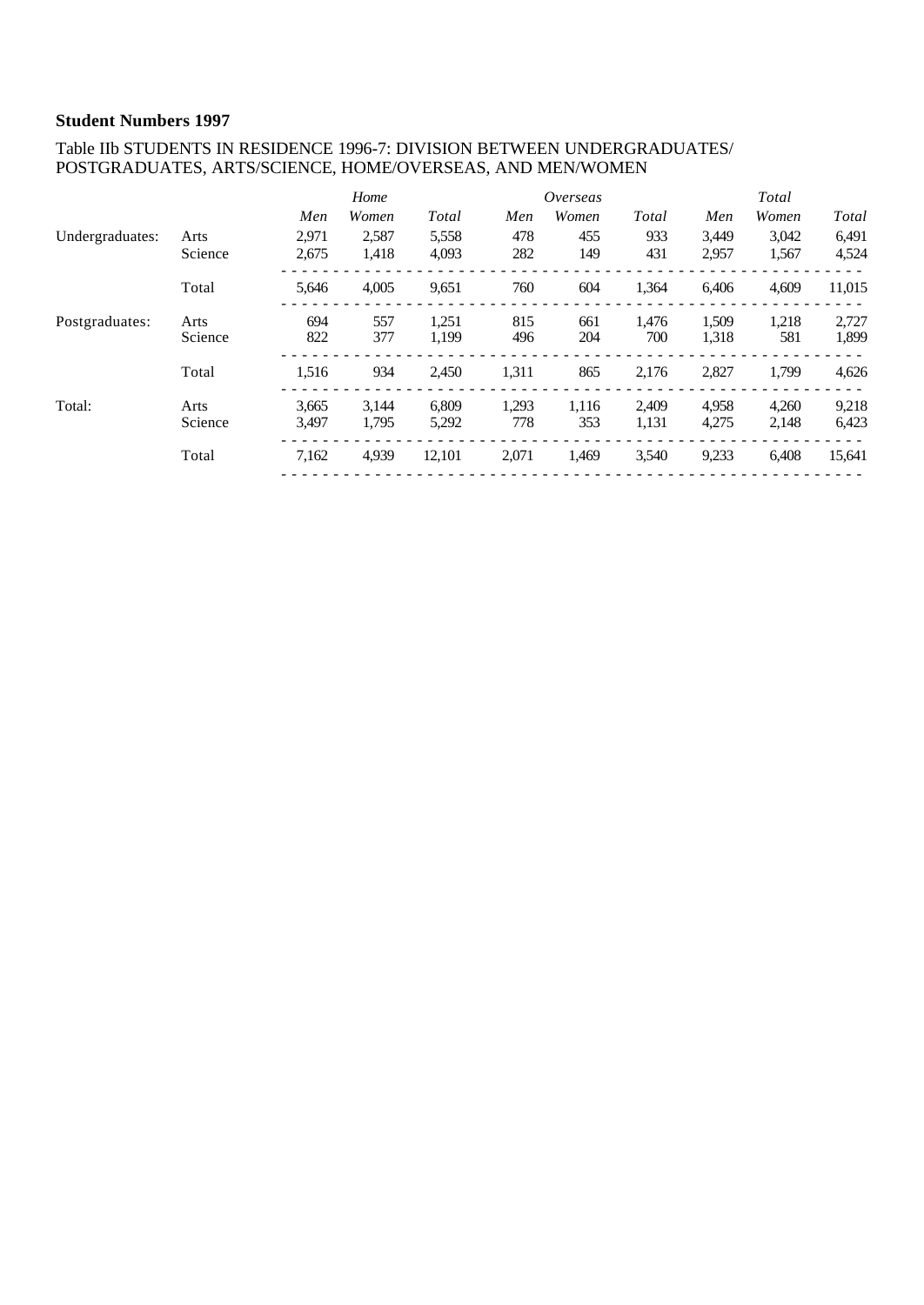Table IIc DISTRIBUTION OF STUDENTS BY COUNTRY OF ORIGIN (figures for 1995-6 are given in parentheses)

*Home and Other EC Students in Residence*

|                       | Undergraduates | Postgraduates | Total  |          |
|-----------------------|----------------|---------------|--------|----------|
| <b>United Kingdom</b> | 9,653          | 2,449         | 12,102 | (12,012) |
| Germany               | 154            | 230           | 384    | (377)    |
| Greece                | 64             | 92            | 156    | (129)    |
| Italy                 | 32             | 86            | 118    | (92)     |
| France                | 56             | 51            | 107    | (97)     |
| Ireland               | 31             | 67            | 98     | (93)     |
| Netherlands           | 18             | 31            | 49     | (42)     |
| Belgium               | 24             | 20            | 44     | (40)     |
| Spain                 | 12             | 27            | 39     | (38)     |
| Denmark               | 10             | 21            | 31     | (32)     |
| Portugal              | 4              | 18            | 22     | (26)     |
| Sweden                | 10             | 11            | 21     | (12)     |
| Austria               | 6              | 8             | 14     | (11)     |
| Luxembourg            | 6              | 4             | 10     | (9)      |
| Finland               | 3              | 6             | 9      | (12)     |
| Total                 | 10,083         | 3,121         | 13,204 | (13,022) |
|                       |                |               |        |          |

# *Students from Outside the EC in Residence*

|                        | Undergraduates | Postgraduates | Total |         |
|------------------------|----------------|---------------|-------|---------|
| <b>USA</b>             | 251            | 450           | 701   | (583)   |
| Canada                 | 35             | 143           | 178   | (179)   |
| Singapore              | 113            | 26            | 139   | (128)   |
| Australia              | 14             | 97            | 111   | (121)   |
| Japan                  | 28             | 79            | 107   | (91)    |
| Hong Kong              | 71             | 29            | 100   | (104)   |
| India                  | 27             | 65            | 92    | (76)    |
| Malaysia               | 72             | 14            | 86    | (85)    |
| Taiwan                 | 15             | 43            | 58    | (51)    |
| South Africa           | 13             | 44            | 57    | (59)    |
| South Korea            | 17             | 39            | 56    | (47)    |
| China                  | 6              | 46            | 52    | (63)    |
| New Zealand            | 6              | 37            | 43    | (37)    |
| <b>Other Countries</b> | 264            | 393           | 657   | (590)   |
| Total                  | 932            | 1,505         | 2,437 | (2,214) |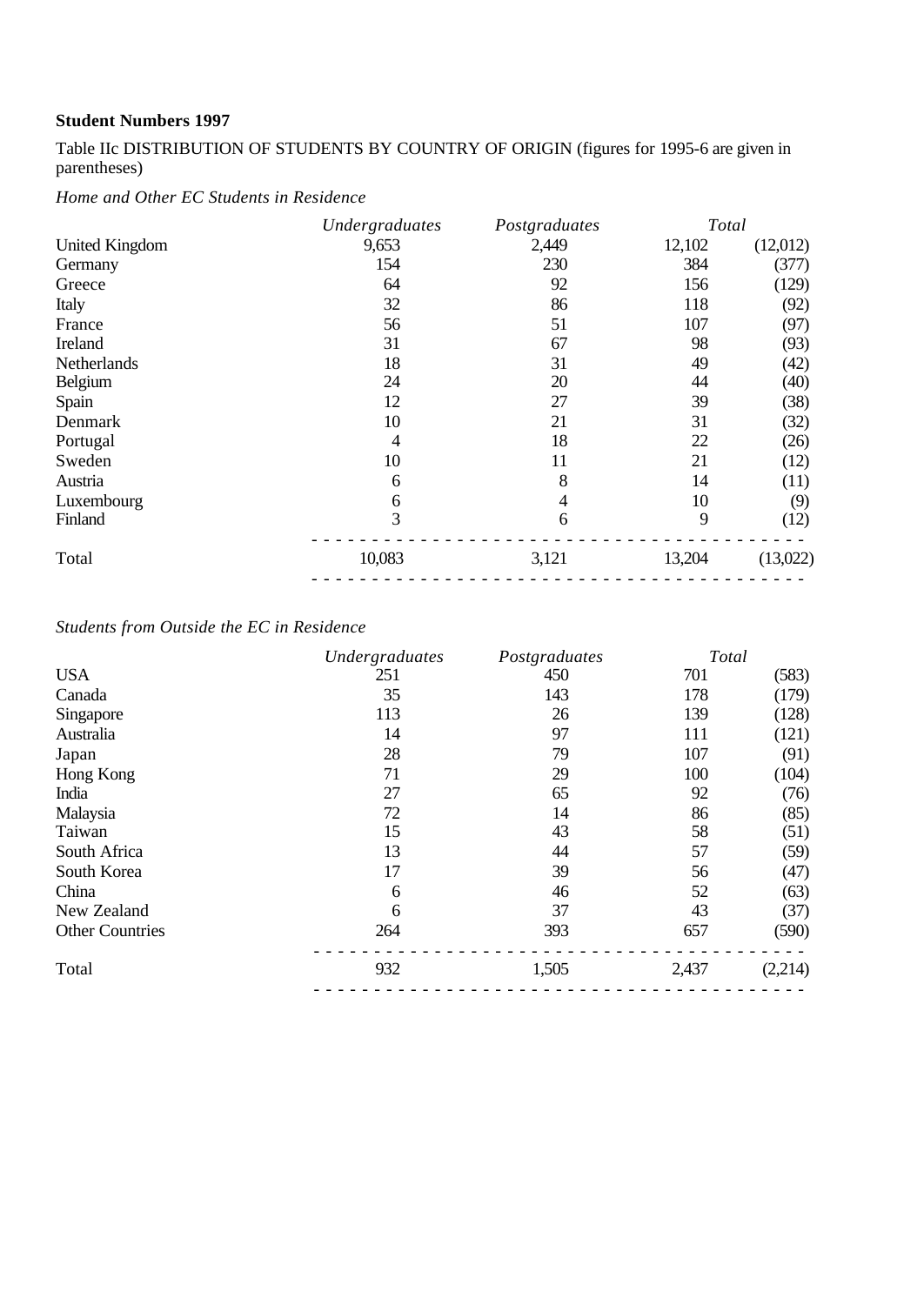# Table III DISTRIBUTION OF POSTGRADUATES BY FACULTY BOARD AND DEGREE, 1996-7

| M.St. M.Jur. Diplomas Others<br><b>Arts and Social Studies</b><br>174<br>34<br>29<br>4<br>71<br>11<br>24<br>Anthropology and Geography<br>1<br>$\ldots$<br>$\ddot{\phantom{0}}$<br>180<br>89<br>75<br>5<br>3<br>45<br>323<br>1<br>English<br>$\ddot{\phantom{a}}$<br>$\ddot{\phantom{0}}$<br>34<br>2<br>199<br>43<br>Law<br>31<br>4<br>10<br>118<br>$\ddot{\phantom{a}}$<br>$\ddot{\phantom{a}}$<br>$\ddotsc$<br>22<br>90<br>176<br>Literae Humaniores<br>47<br>17<br>$\ddot{\phantom{a}}$<br>$\ddot{\phantom{a}}$<br>$\ddotsc$<br>$\ddotsc$<br>$\ddot{\phantom{a}}$<br>332<br>25<br>70<br>10<br>178<br>14<br>35<br>Modern History<br>$\ddot{\phantom{a}}$<br><br><br>3<br>78<br>42<br>Modern Languages<br>14<br>9<br>146<br>$\ddot{\phantom{a}}$<br><br>$\ddot{\phantom{a}}$<br><br>25<br>34<br>3<br>1<br>5<br>Music<br>$\ddot{\phantom{a}}$<br>$\ddot{\phantom{a}}$<br>$\ddotsc$<br>$\ddot{\phantom{a}}$<br><br><b>Oriental Studies</b><br>25<br>3<br>46<br>32<br>120<br>14<br>$\ddot{\phantom{a}}$<br>$\ddotsc$<br>$\ddotsc$<br>$\ddotsc$<br>92<br>509<br><b>Social Studies</b><br>11<br>150<br>159<br>96<br>1<br>$\ddot{\phantom{a}}$<br>$\ddot{\phantom{0}}$<br>$\ddotsc$<br>30<br>15<br>3<br>43<br>53<br>145<br>Theology<br>14<br>10<br>7<br>$\ddot{\phantom{a}}$<br>$\ddotsc$<br>$5*$<br>Sub-Total<br>306<br>41<br>895<br>376<br>202<br>171<br>$\overline{7}$<br>2,158<br>155<br>$\overline{33}$<br>$\overline{75}$<br>26<br>6<br>10<br>$\ddot{\phantom{a}}$<br>$\ddotsc$<br>$\ddot{\phantom{a}}$<br>Committee for Archaeology<br>$\ddotsc$<br>$\ddot{\phantom{0}}$<br>Committee for Comparative<br>Philology<br>2<br>14<br>23<br>1<br>41<br>1<br>$\ddot{\phantom{0}}$<br>$\ddotsc$<br>$\ddot{\phantom{a}}$<br>$\ddot{\phantom{a}}$<br><b>Committee for Continuing</b><br>8<br>Education<br>39<br>4<br>$\mathbf{1}$<br>4<br>56<br>$\ddot{\phantom{a}}$<br>$\ddot{\phantom{a}}$<br>$\ddot{\phantom{0}}$<br>$\ddot{\phantom{0}}$<br>Department of Educational<br>30<br>13<br>87<br><b>Studies</b><br>43<br>$\mathbf{1}$<br>$\ddotsc$<br><br><br>Committee for Latin<br><b>American Studies</b><br>9<br>10<br>1<br>$\ddot{\phantom{0}}$<br>$\ddot{\phantom{0}}$<br>$\ddotsc$<br>$\ddotsc$<br>Committee for the School of<br>9<br>$\mathfrak{2}$<br>137<br>11<br>11<br>19<br>49<br>36<br><b>Management Studies</b><br>$\ddot{\phantom{a}}$<br><br>Committee for Queen<br>Elizabeth House<br>16<br>16<br>$\ddot{\phantom{0}}$<br>$\ddot{\phantom{a}}$<br>$\ddot{\phantom{a}}$<br><br><br>Committee for Slavonic and<br>12<br>12<br><b>East European Studies</b><br>$\ddotsc$<br><br>$\ddotsc$<br>$\ddotsc$<br>$\ddot{\phantom{0}}$<br>$\ddotsc$<br>$\ddotsc$<br>$\ddotsc$<br>434<br>Sub-Total<br>81<br>84<br>3<br>72<br>85<br>68<br>40<br>$1*$<br>$\ldots$<br>390<br>44<br>967<br>461<br>270<br>171<br>47<br>$6*$<br>2,592<br>236<br>Total, Arts and Social Studies<br><i><u><b>Science</b></u></i><br><b>Biological Sciences</b><br>18<br>184<br>383<br>165<br>16<br>$\ddot{\phantom{a}}$<br>69<br>82<br>100<br>258<br>Mathematics<br>5<br>1<br>1<br>$\ddot{\phantom{a}}$<br>$\ddotsc$<br>$\ddot{\phantom{a}}$<br>3<br>123<br>99<br>229<br>45<br>Clinical Medicine<br>4<br>$\ddot{\phantom{a}}$<br>138<br>282<br>3<br>471<br>757<br><b>Physical Sciences</b><br>$\mathbf 1$<br>$\ddot{\phantom{a}}$<br>157<br>84<br>$\mathfrak{D}$<br>40<br>Physiological Sciences<br>71<br><b>Psychological Studies</b><br>22<br>75<br>15<br>4<br>34<br>14<br>$\ddotsc$<br>$\ddotsc$<br>$\ddotsc$<br>$\ddotsc$<br>$\ddotsc$<br><b>Total Science</b><br>$\mathbf{1}$<br>1,859<br>106<br>758<br>34<br>959<br>$\mathbf{1}$<br>$\ddotsc$<br>$\ldots$<br>$\ldots$<br>Others classified as Postgraduates<br>Special Diploma in Education<br>12<br>12<br>$\ldots$<br>$\ddotsc$<br>Certificate in Education<br>163<br>163<br>$\ddotsc$<br>$\ddot{\phantom{0}}$<br>$\ddotsc$<br>$\ddotsc$<br>$\ddotsc$<br><br>Total others classified as<br>Postgraduates<br>12<br>175<br>163<br>$\ddotsc$<br>$\ddotsc$<br>$\ddotsc$<br>$\ddotsc$<br>$\ddotsc$<br>$\ddotsc$<br>$\ddotsc$<br><b>Grand Total</b><br>342<br>1,926<br>270<br>171<br>1,148<br>78<br>462<br>60<br>4,626<br>169 | M.Sc.<br>by<br>course | Prob-<br>ationer<br>research | M.Sc.<br>or | M.Litt. D.Phil. | B. Phil.<br>M.Phil. | MBA/ | $M$ .Th./<br>BCL/ |  | Total | <b>Students</b><br><i>out of</i><br>residence |
|-----------------------------------------------------------------------------------------------------------------------------------------------------------------------------------------------------------------------------------------------------------------------------------------------------------------------------------------------------------------------------------------------------------------------------------------------------------------------------------------------------------------------------------------------------------------------------------------------------------------------------------------------------------------------------------------------------------------------------------------------------------------------------------------------------------------------------------------------------------------------------------------------------------------------------------------------------------------------------------------------------------------------------------------------------------------------------------------------------------------------------------------------------------------------------------------------------------------------------------------------------------------------------------------------------------------------------------------------------------------------------------------------------------------------------------------------------------------------------------------------------------------------------------------------------------------------------------------------------------------------------------------------------------------------------------------------------------------------------------------------------------------------------------------------------------------------------------------------------------------------------------------------------------------------------------------------------------------------------------------------------------------------------------------------------------------------------------------------------------------------------------------------------------------------------------------------------------------------------------------------------------------------------------------------------------------------------------------------------------------------------------------------------------------------------------------------------------------------------------------------------------------------------------------------------------------------------------------------------------------------------------------------------------------------------------------------------------------------------------------------------------------------------------------------------------------------------------------------------------------------------------------------------------------------------------------------------------------------------------------------------------------------------------------------------------------------------------------------------------------------------------------------------------------------------------------------------------------------------------------------------------------------------------------------------------------------------------------------------------------------------------------------------------------------------------------------------------------------------------------------------------------------------------------------------------------------------------------------------------------------------------------------------------------------------------------------------------------------------------------------------------------------------------------------------------------------------------------------------------------------------------------------------------------------------------------------------------------------------------------------------------------------------------------------------------------------------------------------------------------------------------------------------|-----------------------|------------------------------|-------------|-----------------|---------------------|------|-------------------|--|-------|-----------------------------------------------|
|                                                                                                                                                                                                                                                                                                                                                                                                                                                                                                                                                                                                                                                                                                                                                                                                                                                                                                                                                                                                                                                                                                                                                                                                                                                                                                                                                                                                                                                                                                                                                                                                                                                                                                                                                                                                                                                                                                                                                                                                                                                                                                                                                                                                                                                                                                                                                                                                                                                                                                                                                                                                                                                                                                                                                                                                                                                                                                                                                                                                                                                                                                                                                                                                                                                                                                                                                                                                                                                                                                                                                                                                                                                                                                                                                                                                                                                                                                                                                                                                                                                                                                                                                     |                       |                              |             |                 |                     |      |                   |  |       |                                               |
|                                                                                                                                                                                                                                                                                                                                                                                                                                                                                                                                                                                                                                                                                                                                                                                                                                                                                                                                                                                                                                                                                                                                                                                                                                                                                                                                                                                                                                                                                                                                                                                                                                                                                                                                                                                                                                                                                                                                                                                                                                                                                                                                                                                                                                                                                                                                                                                                                                                                                                                                                                                                                                                                                                                                                                                                                                                                                                                                                                                                                                                                                                                                                                                                                                                                                                                                                                                                                                                                                                                                                                                                                                                                                                                                                                                                                                                                                                                                                                                                                                                                                                                                                     |                       |                              |             |                 |                     |      |                   |  |       | 74                                            |
|                                                                                                                                                                                                                                                                                                                                                                                                                                                                                                                                                                                                                                                                                                                                                                                                                                                                                                                                                                                                                                                                                                                                                                                                                                                                                                                                                                                                                                                                                                                                                                                                                                                                                                                                                                                                                                                                                                                                                                                                                                                                                                                                                                                                                                                                                                                                                                                                                                                                                                                                                                                                                                                                                                                                                                                                                                                                                                                                                                                                                                                                                                                                                                                                                                                                                                                                                                                                                                                                                                                                                                                                                                                                                                                                                                                                                                                                                                                                                                                                                                                                                                                                                     |                       |                              |             |                 |                     |      |                   |  |       |                                               |
|                                                                                                                                                                                                                                                                                                                                                                                                                                                                                                                                                                                                                                                                                                                                                                                                                                                                                                                                                                                                                                                                                                                                                                                                                                                                                                                                                                                                                                                                                                                                                                                                                                                                                                                                                                                                                                                                                                                                                                                                                                                                                                                                                                                                                                                                                                                                                                                                                                                                                                                                                                                                                                                                                                                                                                                                                                                                                                                                                                                                                                                                                                                                                                                                                                                                                                                                                                                                                                                                                                                                                                                                                                                                                                                                                                                                                                                                                                                                                                                                                                                                                                                                                     |                       |                              |             |                 |                     |      |                   |  |       | 57                                            |
|                                                                                                                                                                                                                                                                                                                                                                                                                                                                                                                                                                                                                                                                                                                                                                                                                                                                                                                                                                                                                                                                                                                                                                                                                                                                                                                                                                                                                                                                                                                                                                                                                                                                                                                                                                                                                                                                                                                                                                                                                                                                                                                                                                                                                                                                                                                                                                                                                                                                                                                                                                                                                                                                                                                                                                                                                                                                                                                                                                                                                                                                                                                                                                                                                                                                                                                                                                                                                                                                                                                                                                                                                                                                                                                                                                                                                                                                                                                                                                                                                                                                                                                                                     |                       |                              |             |                 |                     |      |                   |  |       | 143                                           |
|                                                                                                                                                                                                                                                                                                                                                                                                                                                                                                                                                                                                                                                                                                                                                                                                                                                                                                                                                                                                                                                                                                                                                                                                                                                                                                                                                                                                                                                                                                                                                                                                                                                                                                                                                                                                                                                                                                                                                                                                                                                                                                                                                                                                                                                                                                                                                                                                                                                                                                                                                                                                                                                                                                                                                                                                                                                                                                                                                                                                                                                                                                                                                                                                                                                                                                                                                                                                                                                                                                                                                                                                                                                                                                                                                                                                                                                                                                                                                                                                                                                                                                                                                     |                       |                              |             |                 |                     |      |                   |  |       | 38                                            |
|                                                                                                                                                                                                                                                                                                                                                                                                                                                                                                                                                                                                                                                                                                                                                                                                                                                                                                                                                                                                                                                                                                                                                                                                                                                                                                                                                                                                                                                                                                                                                                                                                                                                                                                                                                                                                                                                                                                                                                                                                                                                                                                                                                                                                                                                                                                                                                                                                                                                                                                                                                                                                                                                                                                                                                                                                                                                                                                                                                                                                                                                                                                                                                                                                                                                                                                                                                                                                                                                                                                                                                                                                                                                                                                                                                                                                                                                                                                                                                                                                                                                                                                                                     |                       |                              |             |                 |                     |      |                   |  |       | 17                                            |
|                                                                                                                                                                                                                                                                                                                                                                                                                                                                                                                                                                                                                                                                                                                                                                                                                                                                                                                                                                                                                                                                                                                                                                                                                                                                                                                                                                                                                                                                                                                                                                                                                                                                                                                                                                                                                                                                                                                                                                                                                                                                                                                                                                                                                                                                                                                                                                                                                                                                                                                                                                                                                                                                                                                                                                                                                                                                                                                                                                                                                                                                                                                                                                                                                                                                                                                                                                                                                                                                                                                                                                                                                                                                                                                                                                                                                                                                                                                                                                                                                                                                                                                                                     |                       |                              |             |                 |                     |      |                   |  |       | 33                                            |
|                                                                                                                                                                                                                                                                                                                                                                                                                                                                                                                                                                                                                                                                                                                                                                                                                                                                                                                                                                                                                                                                                                                                                                                                                                                                                                                                                                                                                                                                                                                                                                                                                                                                                                                                                                                                                                                                                                                                                                                                                                                                                                                                                                                                                                                                                                                                                                                                                                                                                                                                                                                                                                                                                                                                                                                                                                                                                                                                                                                                                                                                                                                                                                                                                                                                                                                                                                                                                                                                                                                                                                                                                                                                                                                                                                                                                                                                                                                                                                                                                                                                                                                                                     |                       |                              |             |                 |                     |      |                   |  |       | 183                                           |
|                                                                                                                                                                                                                                                                                                                                                                                                                                                                                                                                                                                                                                                                                                                                                                                                                                                                                                                                                                                                                                                                                                                                                                                                                                                                                                                                                                                                                                                                                                                                                                                                                                                                                                                                                                                                                                                                                                                                                                                                                                                                                                                                                                                                                                                                                                                                                                                                                                                                                                                                                                                                                                                                                                                                                                                                                                                                                                                                                                                                                                                                                                                                                                                                                                                                                                                                                                                                                                                                                                                                                                                                                                                                                                                                                                                                                                                                                                                                                                                                                                                                                                                                                     |                       |                              |             |                 |                     |      |                   |  |       |                                               |
|                                                                                                                                                                                                                                                                                                                                                                                                                                                                                                                                                                                                                                                                                                                                                                                                                                                                                                                                                                                                                                                                                                                                                                                                                                                                                                                                                                                                                                                                                                                                                                                                                                                                                                                                                                                                                                                                                                                                                                                                                                                                                                                                                                                                                                                                                                                                                                                                                                                                                                                                                                                                                                                                                                                                                                                                                                                                                                                                                                                                                                                                                                                                                                                                                                                                                                                                                                                                                                                                                                                                                                                                                                                                                                                                                                                                                                                                                                                                                                                                                                                                                                                                                     |                       |                              |             |                 |                     |      |                   |  |       | 693                                           |
|                                                                                                                                                                                                                                                                                                                                                                                                                                                                                                                                                                                                                                                                                                                                                                                                                                                                                                                                                                                                                                                                                                                                                                                                                                                                                                                                                                                                                                                                                                                                                                                                                                                                                                                                                                                                                                                                                                                                                                                                                                                                                                                                                                                                                                                                                                                                                                                                                                                                                                                                                                                                                                                                                                                                                                                                                                                                                                                                                                                                                                                                                                                                                                                                                                                                                                                                                                                                                                                                                                                                                                                                                                                                                                                                                                                                                                                                                                                                                                                                                                                                                                                                                     |                       |                              |             |                 |                     |      |                   |  |       | $\overline{2}$                                |
|                                                                                                                                                                                                                                                                                                                                                                                                                                                                                                                                                                                                                                                                                                                                                                                                                                                                                                                                                                                                                                                                                                                                                                                                                                                                                                                                                                                                                                                                                                                                                                                                                                                                                                                                                                                                                                                                                                                                                                                                                                                                                                                                                                                                                                                                                                                                                                                                                                                                                                                                                                                                                                                                                                                                                                                                                                                                                                                                                                                                                                                                                                                                                                                                                                                                                                                                                                                                                                                                                                                                                                                                                                                                                                                                                                                                                                                                                                                                                                                                                                                                                                                                                     |                       |                              |             |                 |                     |      |                   |  |       | 3                                             |
|                                                                                                                                                                                                                                                                                                                                                                                                                                                                                                                                                                                                                                                                                                                                                                                                                                                                                                                                                                                                                                                                                                                                                                                                                                                                                                                                                                                                                                                                                                                                                                                                                                                                                                                                                                                                                                                                                                                                                                                                                                                                                                                                                                                                                                                                                                                                                                                                                                                                                                                                                                                                                                                                                                                                                                                                                                                                                                                                                                                                                                                                                                                                                                                                                                                                                                                                                                                                                                                                                                                                                                                                                                                                                                                                                                                                                                                                                                                                                                                                                                                                                                                                                     |                       |                              |             |                 |                     |      |                   |  |       | 4                                             |
|                                                                                                                                                                                                                                                                                                                                                                                                                                                                                                                                                                                                                                                                                                                                                                                                                                                                                                                                                                                                                                                                                                                                                                                                                                                                                                                                                                                                                                                                                                                                                                                                                                                                                                                                                                                                                                                                                                                                                                                                                                                                                                                                                                                                                                                                                                                                                                                                                                                                                                                                                                                                                                                                                                                                                                                                                                                                                                                                                                                                                                                                                                                                                                                                                                                                                                                                                                                                                                                                                                                                                                                                                                                                                                                                                                                                                                                                                                                                                                                                                                                                                                                                                     |                       |                              |             |                 |                     |      |                   |  |       | 24                                            |
|                                                                                                                                                                                                                                                                                                                                                                                                                                                                                                                                                                                                                                                                                                                                                                                                                                                                                                                                                                                                                                                                                                                                                                                                                                                                                                                                                                                                                                                                                                                                                                                                                                                                                                                                                                                                                                                                                                                                                                                                                                                                                                                                                                                                                                                                                                                                                                                                                                                                                                                                                                                                                                                                                                                                                                                                                                                                                                                                                                                                                                                                                                                                                                                                                                                                                                                                                                                                                                                                                                                                                                                                                                                                                                                                                                                                                                                                                                                                                                                                                                                                                                                                                     |                       |                              |             |                 |                     |      |                   |  |       | 3                                             |
|                                                                                                                                                                                                                                                                                                                                                                                                                                                                                                                                                                                                                                                                                                                                                                                                                                                                                                                                                                                                                                                                                                                                                                                                                                                                                                                                                                                                                                                                                                                                                                                                                                                                                                                                                                                                                                                                                                                                                                                                                                                                                                                                                                                                                                                                                                                                                                                                                                                                                                                                                                                                                                                                                                                                                                                                                                                                                                                                                                                                                                                                                                                                                                                                                                                                                                                                                                                                                                                                                                                                                                                                                                                                                                                                                                                                                                                                                                                                                                                                                                                                                                                                                     |                       |                              |             |                 |                     |      |                   |  |       | 49                                            |
|                                                                                                                                                                                                                                                                                                                                                                                                                                                                                                                                                                                                                                                                                                                                                                                                                                                                                                                                                                                                                                                                                                                                                                                                                                                                                                                                                                                                                                                                                                                                                                                                                                                                                                                                                                                                                                                                                                                                                                                                                                                                                                                                                                                                                                                                                                                                                                                                                                                                                                                                                                                                                                                                                                                                                                                                                                                                                                                                                                                                                                                                                                                                                                                                                                                                                                                                                                                                                                                                                                                                                                                                                                                                                                                                                                                                                                                                                                                                                                                                                                                                                                                                                     |                       |                              |             |                 |                     |      |                   |  |       | $\ddotsc$                                     |
|                                                                                                                                                                                                                                                                                                                                                                                                                                                                                                                                                                                                                                                                                                                                                                                                                                                                                                                                                                                                                                                                                                                                                                                                                                                                                                                                                                                                                                                                                                                                                                                                                                                                                                                                                                                                                                                                                                                                                                                                                                                                                                                                                                                                                                                                                                                                                                                                                                                                                                                                                                                                                                                                                                                                                                                                                                                                                                                                                                                                                                                                                                                                                                                                                                                                                                                                                                                                                                                                                                                                                                                                                                                                                                                                                                                                                                                                                                                                                                                                                                                                                                                                                     |                       |                              |             |                 |                     |      |                   |  |       | $\mathbf{1}$                                  |
|                                                                                                                                                                                                                                                                                                                                                                                                                                                                                                                                                                                                                                                                                                                                                                                                                                                                                                                                                                                                                                                                                                                                                                                                                                                                                                                                                                                                                                                                                                                                                                                                                                                                                                                                                                                                                                                                                                                                                                                                                                                                                                                                                                                                                                                                                                                                                                                                                                                                                                                                                                                                                                                                                                                                                                                                                                                                                                                                                                                                                                                                                                                                                                                                                                                                                                                                                                                                                                                                                                                                                                                                                                                                                                                                                                                                                                                                                                                                                                                                                                                                                                                                                     |                       |                              |             |                 |                     |      |                   |  |       | 86                                            |
|                                                                                                                                                                                                                                                                                                                                                                                                                                                                                                                                                                                                                                                                                                                                                                                                                                                                                                                                                                                                                                                                                                                                                                                                                                                                                                                                                                                                                                                                                                                                                                                                                                                                                                                                                                                                                                                                                                                                                                                                                                                                                                                                                                                                                                                                                                                                                                                                                                                                                                                                                                                                                                                                                                                                                                                                                                                                                                                                                                                                                                                                                                                                                                                                                                                                                                                                                                                                                                                                                                                                                                                                                                                                                                                                                                                                                                                                                                                                                                                                                                                                                                                                                     |                       |                              |             |                 |                     |      |                   |  |       | 779                                           |
|                                                                                                                                                                                                                                                                                                                                                                                                                                                                                                                                                                                                                                                                                                                                                                                                                                                                                                                                                                                                                                                                                                                                                                                                                                                                                                                                                                                                                                                                                                                                                                                                                                                                                                                                                                                                                                                                                                                                                                                                                                                                                                                                                                                                                                                                                                                                                                                                                                                                                                                                                                                                                                                                                                                                                                                                                                                                                                                                                                                                                                                                                                                                                                                                                                                                                                                                                                                                                                                                                                                                                                                                                                                                                                                                                                                                                                                                                                                                                                                                                                                                                                                                                     |                       |                              |             |                 |                     |      |                   |  |       |                                               |
|                                                                                                                                                                                                                                                                                                                                                                                                                                                                                                                                                                                                                                                                                                                                                                                                                                                                                                                                                                                                                                                                                                                                                                                                                                                                                                                                                                                                                                                                                                                                                                                                                                                                                                                                                                                                                                                                                                                                                                                                                                                                                                                                                                                                                                                                                                                                                                                                                                                                                                                                                                                                                                                                                                                                                                                                                                                                                                                                                                                                                                                                                                                                                                                                                                                                                                                                                                                                                                                                                                                                                                                                                                                                                                                                                                                                                                                                                                                                                                                                                                                                                                                                                     |                       |                              |             |                 |                     |      |                   |  |       | 56                                            |
|                                                                                                                                                                                                                                                                                                                                                                                                                                                                                                                                                                                                                                                                                                                                                                                                                                                                                                                                                                                                                                                                                                                                                                                                                                                                                                                                                                                                                                                                                                                                                                                                                                                                                                                                                                                                                                                                                                                                                                                                                                                                                                                                                                                                                                                                                                                                                                                                                                                                                                                                                                                                                                                                                                                                                                                                                                                                                                                                                                                                                                                                                                                                                                                                                                                                                                                                                                                                                                                                                                                                                                                                                                                                                                                                                                                                                                                                                                                                                                                                                                                                                                                                                     |                       |                              |             |                 |                     |      |                   |  |       | 59                                            |
|                                                                                                                                                                                                                                                                                                                                                                                                                                                                                                                                                                                                                                                                                                                                                                                                                                                                                                                                                                                                                                                                                                                                                                                                                                                                                                                                                                                                                                                                                                                                                                                                                                                                                                                                                                                                                                                                                                                                                                                                                                                                                                                                                                                                                                                                                                                                                                                                                                                                                                                                                                                                                                                                                                                                                                                                                                                                                                                                                                                                                                                                                                                                                                                                                                                                                                                                                                                                                                                                                                                                                                                                                                                                                                                                                                                                                                                                                                                                                                                                                                                                                                                                                     |                       |                              |             |                 |                     |      |                   |  |       |                                               |
|                                                                                                                                                                                                                                                                                                                                                                                                                                                                                                                                                                                                                                                                                                                                                                                                                                                                                                                                                                                                                                                                                                                                                                                                                                                                                                                                                                                                                                                                                                                                                                                                                                                                                                                                                                                                                                                                                                                                                                                                                                                                                                                                                                                                                                                                                                                                                                                                                                                                                                                                                                                                                                                                                                                                                                                                                                                                                                                                                                                                                                                                                                                                                                                                                                                                                                                                                                                                                                                                                                                                                                                                                                                                                                                                                                                                                                                                                                                                                                                                                                                                                                                                                     |                       |                              |             |                 |                     |      |                   |  |       |                                               |
|                                                                                                                                                                                                                                                                                                                                                                                                                                                                                                                                                                                                                                                                                                                                                                                                                                                                                                                                                                                                                                                                                                                                                                                                                                                                                                                                                                                                                                                                                                                                                                                                                                                                                                                                                                                                                                                                                                                                                                                                                                                                                                                                                                                                                                                                                                                                                                                                                                                                                                                                                                                                                                                                                                                                                                                                                                                                                                                                                                                                                                                                                                                                                                                                                                                                                                                                                                                                                                                                                                                                                                                                                                                                                                                                                                                                                                                                                                                                                                                                                                                                                                                                                     |                       |                              |             |                 |                     |      |                   |  |       |                                               |
|                                                                                                                                                                                                                                                                                                                                                                                                                                                                                                                                                                                                                                                                                                                                                                                                                                                                                                                                                                                                                                                                                                                                                                                                                                                                                                                                                                                                                                                                                                                                                                                                                                                                                                                                                                                                                                                                                                                                                                                                                                                                                                                                                                                                                                                                                                                                                                                                                                                                                                                                                                                                                                                                                                                                                                                                                                                                                                                                                                                                                                                                                                                                                                                                                                                                                                                                                                                                                                                                                                                                                                                                                                                                                                                                                                                                                                                                                                                                                                                                                                                                                                                                                     |                       |                              |             |                 |                     |      |                   |  |       |                                               |
|                                                                                                                                                                                                                                                                                                                                                                                                                                                                                                                                                                                                                                                                                                                                                                                                                                                                                                                                                                                                                                                                                                                                                                                                                                                                                                                                                                                                                                                                                                                                                                                                                                                                                                                                                                                                                                                                                                                                                                                                                                                                                                                                                                                                                                                                                                                                                                                                                                                                                                                                                                                                                                                                                                                                                                                                                                                                                                                                                                                                                                                                                                                                                                                                                                                                                                                                                                                                                                                                                                                                                                                                                                                                                                                                                                                                                                                                                                                                                                                                                                                                                                                                                     |                       |                              |             |                 |                     |      |                   |  |       | 352                                           |
|                                                                                                                                                                                                                                                                                                                                                                                                                                                                                                                                                                                                                                                                                                                                                                                                                                                                                                                                                                                                                                                                                                                                                                                                                                                                                                                                                                                                                                                                                                                                                                                                                                                                                                                                                                                                                                                                                                                                                                                                                                                                                                                                                                                                                                                                                                                                                                                                                                                                                                                                                                                                                                                                                                                                                                                                                                                                                                                                                                                                                                                                                                                                                                                                                                                                                                                                                                                                                                                                                                                                                                                                                                                                                                                                                                                                                                                                                                                                                                                                                                                                                                                                                     |                       |                              |             |                 |                     |      |                   |  |       |                                               |
|                                                                                                                                                                                                                                                                                                                                                                                                                                                                                                                                                                                                                                                                                                                                                                                                                                                                                                                                                                                                                                                                                                                                                                                                                                                                                                                                                                                                                                                                                                                                                                                                                                                                                                                                                                                                                                                                                                                                                                                                                                                                                                                                                                                                                                                                                                                                                                                                                                                                                                                                                                                                                                                                                                                                                                                                                                                                                                                                                                                                                                                                                                                                                                                                                                                                                                                                                                                                                                                                                                                                                                                                                                                                                                                                                                                                                                                                                                                                                                                                                                                                                                                                                     |                       |                              |             |                 |                     |      |                   |  |       | 3<br>$\ddotsc$                                |
|                                                                                                                                                                                                                                                                                                                                                                                                                                                                                                                                                                                                                                                                                                                                                                                                                                                                                                                                                                                                                                                                                                                                                                                                                                                                                                                                                                                                                                                                                                                                                                                                                                                                                                                                                                                                                                                                                                                                                                                                                                                                                                                                                                                                                                                                                                                                                                                                                                                                                                                                                                                                                                                                                                                                                                                                                                                                                                                                                                                                                                                                                                                                                                                                                                                                                                                                                                                                                                                                                                                                                                                                                                                                                                                                                                                                                                                                                                                                                                                                                                                                                                                                                     |                       |                              |             |                 |                     |      |                   |  |       | 3                                             |
|                                                                                                                                                                                                                                                                                                                                                                                                                                                                                                                                                                                                                                                                                                                                                                                                                                                                                                                                                                                                                                                                                                                                                                                                                                                                                                                                                                                                                                                                                                                                                                                                                                                                                                                                                                                                                                                                                                                                                                                                                                                                                                                                                                                                                                                                                                                                                                                                                                                                                                                                                                                                                                                                                                                                                                                                                                                                                                                                                                                                                                                                                                                                                                                                                                                                                                                                                                                                                                                                                                                                                                                                                                                                                                                                                                                                                                                                                                                                                                                                                                                                                                                                                     |                       |                              |             |                 |                     |      |                   |  |       | 1,134                                         |

\*These are Recognized Students.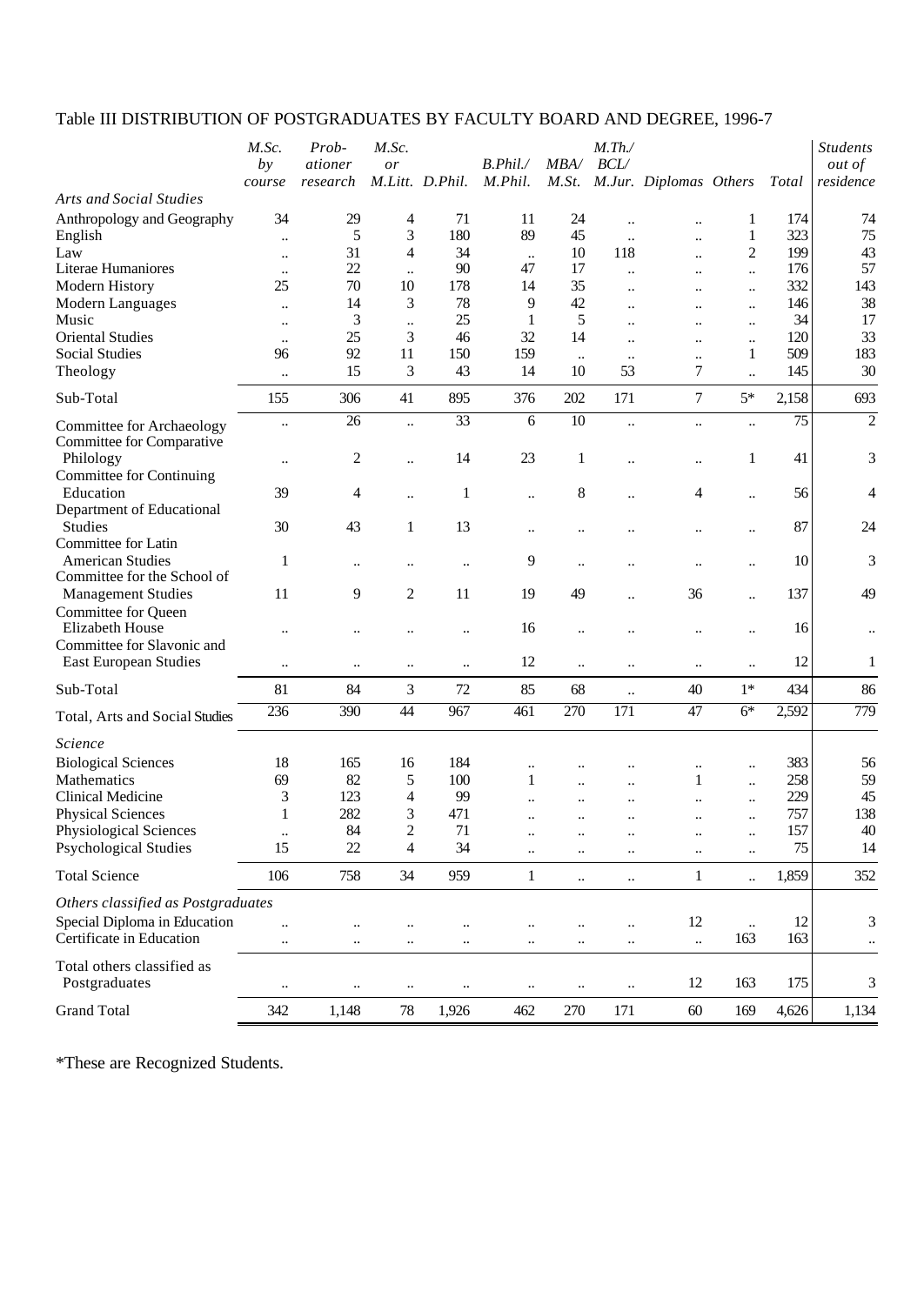#### Table V NUMBER OF UNDERGRADUATES MATRICULATING TO READ FOR FIRST DEGREES

#### *Undergraduates reading for Honour Schools*

|      |                                          | MT 1951              | MT 1961                   | MT 1971                   | MT 1981              | MT 1991              | MT 1992   | MT 1993              | MT 1994              | MT 1995              | MT 1996   |      |
|------|------------------------------------------|----------------------|---------------------------|---------------------------|----------------------|----------------------|-----------|----------------------|----------------------|----------------------|-----------|------|
| (1)  | <b>Agricultural and Forest Sciences</b>  |                      |                           |                           |                      |                      |           |                      |                      |                      |           |      |
|      | (discontinued)                           | 29                   | 16                        | 17                        | $28\,$               | $\ddotsc$            | $\ddotsc$ |                      | $\ldots$             | $\ddotsc$            |           | (1)  |
| (2)  | Ancient and Modern History               | $\ddotsc$            | $\ddot{\phantom{a}}$      | $\ddotsc$                 | 10                   | 16                   | 26        | 17                   | 16                   | 16                   | 25        | (2)  |
| (3)  | Archaeology and Anthropology             | $\ddotsc$            | $\ddotsc$                 | $\ddotsc$                 | $\ddotsc$            | $\ddotsc$            | 14        | 12                   | 21                   | 20                   | 18        | (3)  |
| (4)  | Biochemistry: Part I                     | 8                    | 18                        | 53                        | 63                   | 75                   | 76        | 83                   | 83                   | 81                   | 92        | (4)  |
| (5)  | <b>Biological Sciences</b>               | $\ddotsc$            | $\ddotsc$                 | $\ddotsc$                 | $\ldots$             | 104                  | 104       | 91                   | 99                   | 88                   | 98        | (5)  |
| (6)  | Botany (discontinued)                    | $\overline{7}$       | 12                        | 10                        | 14                   | $\ddotsc$            | $\ddotsc$ | $\ddot{\phantom{a}}$ | $\ldots$             | $\ddotsc$            | $\ldots$  | (6)  |
| (7)  | Chemistry: Part I                        | 100                  | 176                       | 187                       | 190                  | 181                  | 185       | 177                  | 176                  | 175                  | 180       | (7)  |
| (8)  | <b>Classics and English</b>              | $\ddotsc$            | $\ddot{\phantom{0}}\cdot$ | $\ddot{\phantom{0}}$      | $\ldots$             | 10                   | 9         | 6                    | 9                    | 10                   | 5         | (8)  |
| (9)  | <b>Classics and Modern Languages</b>     | $\ddotsc$            | $\ddot{\phantom{0}}$      | $\ddotsc$                 | $8\,$                | 12                   | 11        | 9                    | 14                   | 13                   | $10\,$    | (9)  |
| (10) | Computation                              |                      |                           |                           | $\ddotsc$            | $\ddot{\phantom{0}}$ |           |                      | 9                    | 16                   | 21        | (10) |
| (11) | <b>Economics and Management</b>          | $\ddotsc$            | $\ddot{\phantom{0}}$      | $\ddot{\phantom{0}}$      | $\ddotsc$            | $\ddot{\phantom{0}}$ | $\ddotsc$ | $\ddotsc$            | 20                   | 38                   | 41        | (11) |
| (12) | Engineering and Materials: Part I        |                      |                           |                           | $\ddot{\phantom{0}}$ | 9                    | $\tau$    | 6                    | $\tau$               | 8                    | 6         | (12) |
| (13) | Engineering and Computer Science: Part I |                      | $\ddotsc$                 | $\ddotsc$                 | $\ddotsc$            | 29                   | 26        | 20                   | 22                   | 18                   | 16        | (13) |
| (14) | Engineering and Economics (discontinued) | $\ddotsc$            | $\ddotsc$                 | 21                        | 5                    | $\ddot{\phantom{a}}$ | $\ddotsc$ |                      | $\ddot{\phantom{a}}$ | $\ddot{\phantom{a}}$ | $\ddotsc$ | (14) |
| (15) | Engineering, Economics, and              |                      |                           |                           |                      |                      |           |                      |                      |                      |           |      |
|      | Management: Part I                       | $\ldots$             | $\ddotsc$                 | $\ddotsc$                 | $\boldsymbol{7}$     | 34                   | 33        | 19                   | 27                   | 20                   | 26        | (15) |
| (16) | Engineering Science: Part I              | 16                   | 64                        | 87                        | 136                  | 94                   | 100       | 117                  | 115                  | 120                  | 116       | (16) |
| (17) | English                                  | 176                  | 230                       | 236                       | 292                  | 264                  | 267       | 267                  | 272                  | 269                  | 261       | (17) |
| (18) | <b>English and Modern Languages</b>      | $\ddotsc$            | $\ddotsc$                 | $\ddotsc$                 | $\ddots$             | 16                   | 22        | 20                   | 24                   | 24                   | 31        | (18) |
| (19) | European and Modern Middle Eastern       |                      |                           |                           |                      |                      |           |                      |                      |                      |           |      |
|      | Languages                                | $\ddotsc$            | $\ddotsc$                 | $\ddotsc$                 | $\ldots$             | $\ddotsc$            | $\ldots$  | $\ddotsc$            |                      | 6                    | 5         | (19) |
| (20) | <b>Experimental Psychology</b>           | $\ddotsc$            | $\ddot{\phantom{0}}\cdot$ | $\boldsymbol{7}$          | 16                   | 42                   | 38        | 46                   | 50                   | 39                   | 50        | (20) |
| (21) | Geography                                | 47                   | 69                        | 75                        | 94                   | 103                  | 104       | 104                  | 107                  | 105                  | 99        | (21) |
| (22) | Geology                                  | 2                    | 25                        | 27                        | 27                   | 31                   | 26        | 28                   | 28                   | 31                   | 24        | (22) |
| (23) | Human Sciences                           | $\ddotsc$            | $\ldots$                  | 13                        | 19                   | 32                   | 32        | 30                   | 32                   | 38                   | 36        | (23) |
| (24) | Jurisprudence                            | 183                  | 190                       | 196                       | 252                  | 259                  | 274       | 278                  | 274                  | 282                  | 269       | (24) |
| (25) | Literae Humaniores                       | 132                  | 178                       | 161                       | 148                  | 137                  | 147       | 130                  | 139                  | 126                  | 141       | (25) |
| (26) | Mathematics                              | 75                   | 115                       | 181                       | 200                  | 189                  | 183       | 196                  | 204                  | 191                  | 191       | (26) |
| (27) | Mathematics and Computation              | $\ddotsc$            | $\ddot{\phantom{0}}\cdot$ | $\ddotsc$                 | $\ldots$             | 29                   | 34        | 28                   | 27                   | 25                   | 35        | (27) |
| (28) | Mathematics and Philosophy               | $\ddotsc$            | $\ddotsc$                 | 12                        | $\,8\,$              | 16                   | 25        | 19                   | 25                   | 25                   | 15        | (28) |
| (29) | Metallurgy: Part I                       | $\ddotsc$            | $10\,$                    | 16                        | $18\,$               | 25                   | 28        | 15                   | 22                   | 23                   | 24        | (29) |
| (30) | Metallurgy, Economics, and Management:   |                      |                           |                           |                      |                      |           |                      |                      |                      |           |      |
|      | Part I                                   |                      |                           | $\ddot{\phantom{0}}\cdot$ | -1                   |                      |           |                      | $\ddotsc$            |                      | $\ddotsc$ | (30) |
| (31) | Modern History                           | 340                  | 313                       | 291                       | 295                  | 300                  | 285       | 315                  | 273                  | 292                  | 284       | (31) |
| (32) | Modern History and Economics             | $\ddot{\phantom{a}}$ | $\ddot{\phantom{a}}$      | 36                        | $22\,$               | 8                    | 8         | 3                    | 10                   | 9                    | 15        | (32) |
| (33) | Modern History and English               | $\ddotsc$            | $\ddotsc$                 | $\ddot{\phantom{0}}$      | $\ddotsc$            | 11                   | 12        | 10                   | 15                   | 11                   | 15        | (33) |
| (34) | Modern History and Modern Languages      | $\ddotsc$            | $\ddotsc$                 | 19                        | 22                   | 17                   | 21        | 16                   | 38                   | 28                   | 25        | (34) |
| (35) | Modern Languages                         | 220                  | 223                       | 225                       | 251                  | 213                  | 211       | 215                  | 207                  | 194                  | 199       | (35) |
| (36) | Music                                    | 14                   | 26                        | 35                        | 46                   | 56                   | 51        | 54                   | 55                   | 58                   | 52        | (36) |
| (37) | <b>Oriental Studies</b>                  | 5                    | 11                        | 28                        | 26                   | 56                   | 63        | 67                   | 58                   | 45                   | 46        | (37) |